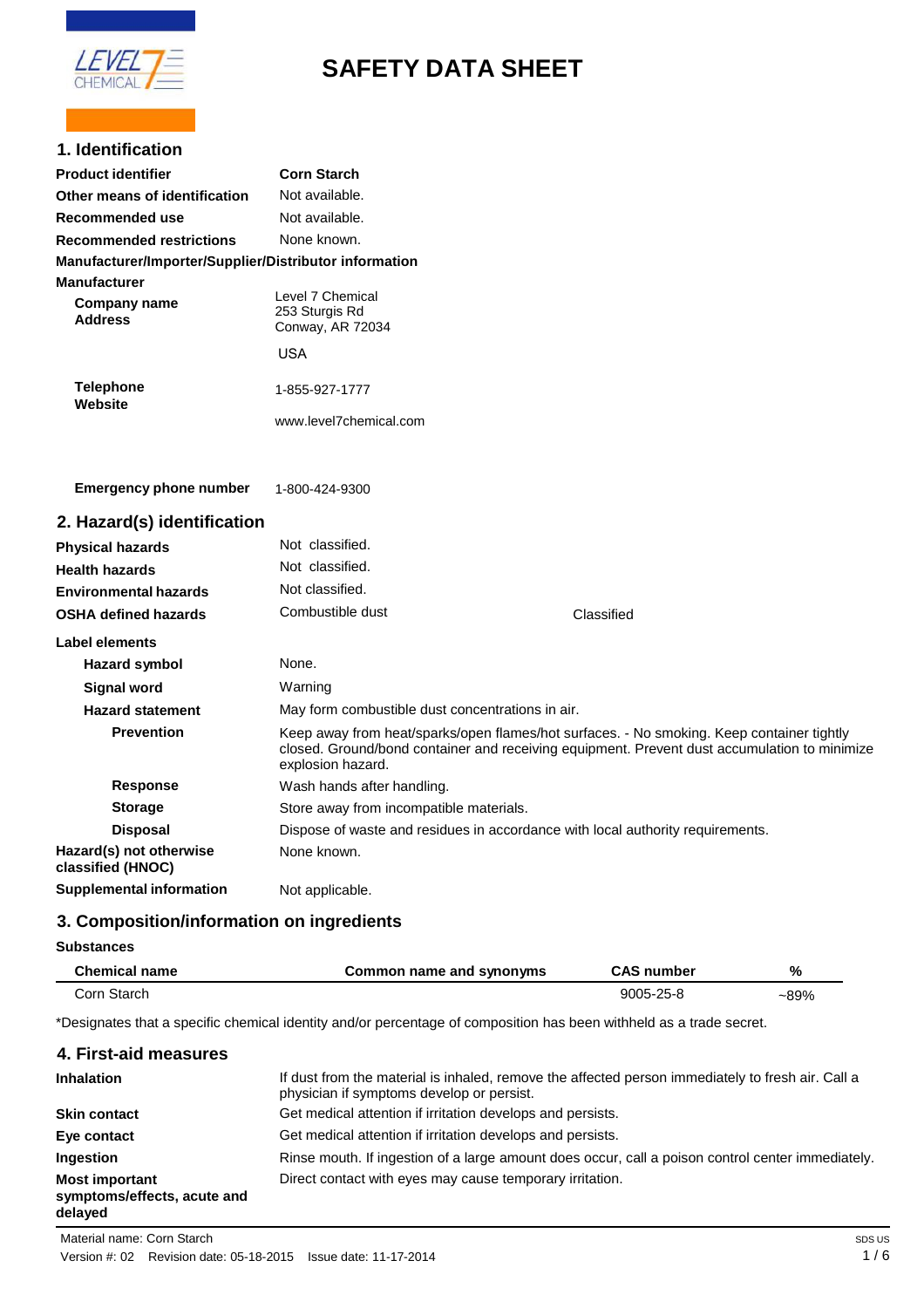**Indication of immediate medical attention and special treatment needed**

# **5. Fire-fighting measures**

Provide general supportive measures and treat symptomatically.

**General information** If you feel unwell, seek medical advice (show the label where possible).

| Suitable extinguishing media                                                     | Water spray. Water fog. Foam. Dry chemical powder. Carbon dioxide (CO2). Apply extinguishing<br>media carefully to avoid creating airborne dust. Use water spray to prevent dust-air mixtures.                                                                                                                                                                                                                                                                                                                                                                                                                                                                                                                                                                                                                                               |
|----------------------------------------------------------------------------------|----------------------------------------------------------------------------------------------------------------------------------------------------------------------------------------------------------------------------------------------------------------------------------------------------------------------------------------------------------------------------------------------------------------------------------------------------------------------------------------------------------------------------------------------------------------------------------------------------------------------------------------------------------------------------------------------------------------------------------------------------------------------------------------------------------------------------------------------|
| Unsuitable extinguishing<br>media                                                | None known.                                                                                                                                                                                                                                                                                                                                                                                                                                                                                                                                                                                                                                                                                                                                                                                                                                  |
| Specific hazards arising from<br>the chemical                                    | Explosion hazard: Avoid generating dust; fine dust dispersed in air in sufficient concentrations and<br>in the presence of an ignition source is a potential dust explosion hazard.                                                                                                                                                                                                                                                                                                                                                                                                                                                                                                                                                                                                                                                          |
| Special protective equipment<br>and precautions for firefighters                 | Self-contained breathing apparatus and full protective clothing must be worn in case of fire.                                                                                                                                                                                                                                                                                                                                                                                                                                                                                                                                                                                                                                                                                                                                                |
| <b>Fire-fighting</b><br>equipment/instructions                                   | In the event of fire, cool tanks with water spray.                                                                                                                                                                                                                                                                                                                                                                                                                                                                                                                                                                                                                                                                                                                                                                                           |
| <b>Specific methods</b>                                                          | Cool containers exposed to flames with water until well after the fire is out.                                                                                                                                                                                                                                                                                                                                                                                                                                                                                                                                                                                                                                                                                                                                                               |
| <b>General fire hazards</b>                                                      | Product becomes a combustible dust when finely divided and suspended in air. Keep away from<br>sources of ignition, sparks, and open flames. Use only in well-ventilated areas. Provide adequate<br>dust control.                                                                                                                                                                                                                                                                                                                                                                                                                                                                                                                                                                                                                            |
| 6. Accidental release measures                                                   |                                                                                                                                                                                                                                                                                                                                                                                                                                                                                                                                                                                                                                                                                                                                                                                                                                              |
| <b>Personal precautions,</b><br>protective equipment and<br>emergency procedures | Keep unnecessary personnel away. Keep people away from and upwind of spill/leak. Keep out of<br>low areas. Dust deposits should not be allowed to accumulate on surfaces, as these may form an<br>explosive mixture if they are released into the atmosphere in sufficient concentration. Use only<br>non-sparking tools. Wear appropriate personal protective equipment. Avoid inhalation of dust from<br>the spilled material. Use a NIOSH/MSHA approved respirator if there is a risk of exposure to<br>dust/fume at levels exceeding the exposure limits. Do not touch damaged containers or spilled<br>material unless wearing appropriate protective clothing. Ensure adequate ventilation. Local<br>authorities should be advised if significant spillages cannot be contained. For personal protection,<br>see section 8 of the SDS. |
| <b>Methods and materials for</b><br>containment and cleaning up                  | The product is immiscible with water and will spread on the water surface. Minimize dust<br>generation and accumulation. Prevent entry into waterways, sewer, basements or confined areas.<br>If sweeping of a contaminated area is necessary use a dust suppressant agent which does not<br>react with the product. Sweep up or vacuum up spillage and collect in suitable container for<br>disposal. Collect dust using a vacuum cleaner equipped with HEPA filter. Avoid dispersal of dust in<br>the air (i.e., clearing dust surfaces with compressed air). For waste disposal, see section 13 of the<br>SDS. Following product recovery, flush area with water.                                                                                                                                                                         |
| <b>Environmental precautions</b>                                                 | Avoid discharge into drains, water courses or onto the ground.                                                                                                                                                                                                                                                                                                                                                                                                                                                                                                                                                                                                                                                                                                                                                                               |
| 7. Handling and storage                                                          |                                                                                                                                                                                                                                                                                                                                                                                                                                                                                                                                                                                                                                                                                                                                                                                                                                              |
| <b>Precautions for safe handling</b>                                             | Eliminate all sources of ignition. Minimize dust generation and accumulation. Combustible dust<br>clouds may be created where operations produce fine material (dust). Avoid significant deposits of<br>material, especially on horizontal surfaces, which may become airborne and form combustible dust<br>clouds and may contribute to secondary explosions. Handling and processing operations should<br>be conducted in accordance with 'best practices' (e.g. NFPA-654). Provide appropriate exhaust                                                                                                                                                                                                                                                                                                                                    |

**Conditions for safe storage, including any incompatibilities**

Practice good housekeeping. Keep away from heat, sparks and open flame. Dry powders can build static electricity charges when subjected to the friction of transfer and mixing operations. Prevent electrostatic charge build-up by using common bonding and grounding techniques. Provide adequate precautions, such as electrical grounding and bonding, or inert atmospheres. Store in original tightly closed container. Store in a well-ventilated place. Store away from incompatible materials (see Section 10 of the SDS). Guard against dust accumulation of this material. Routine housekeeping should be instituted to ensure that dusts do not accumulate on surfaces.

ventilation at places where dust is formed. Avoid breathing dust. Avoid contact with skin and eyes. Avoid prolonged exposure. In case of insufficient ventilation, wear suitable respiratory equipment. Wear appropriate personal protective equipment. Observe good industrial hygiene practices.

# **8. Exposure controls/personal protection**

#### **Occupational exposure limits**

| US. OSHA Table Z-1 Limits for Air Contaminants (29 CFR 1910.1000) |            |                                       |                                     |
|-------------------------------------------------------------------|------------|---------------------------------------|-------------------------------------|
| <b>Material</b>                                                   | Type       | Value                                 | Form                                |
| <b>STARCH</b>                                                     | <b>PEL</b> | $5 \text{ mg/m}$<br>$15 \text{ mg/m}$ | Respirable fraction.<br>Total dust. |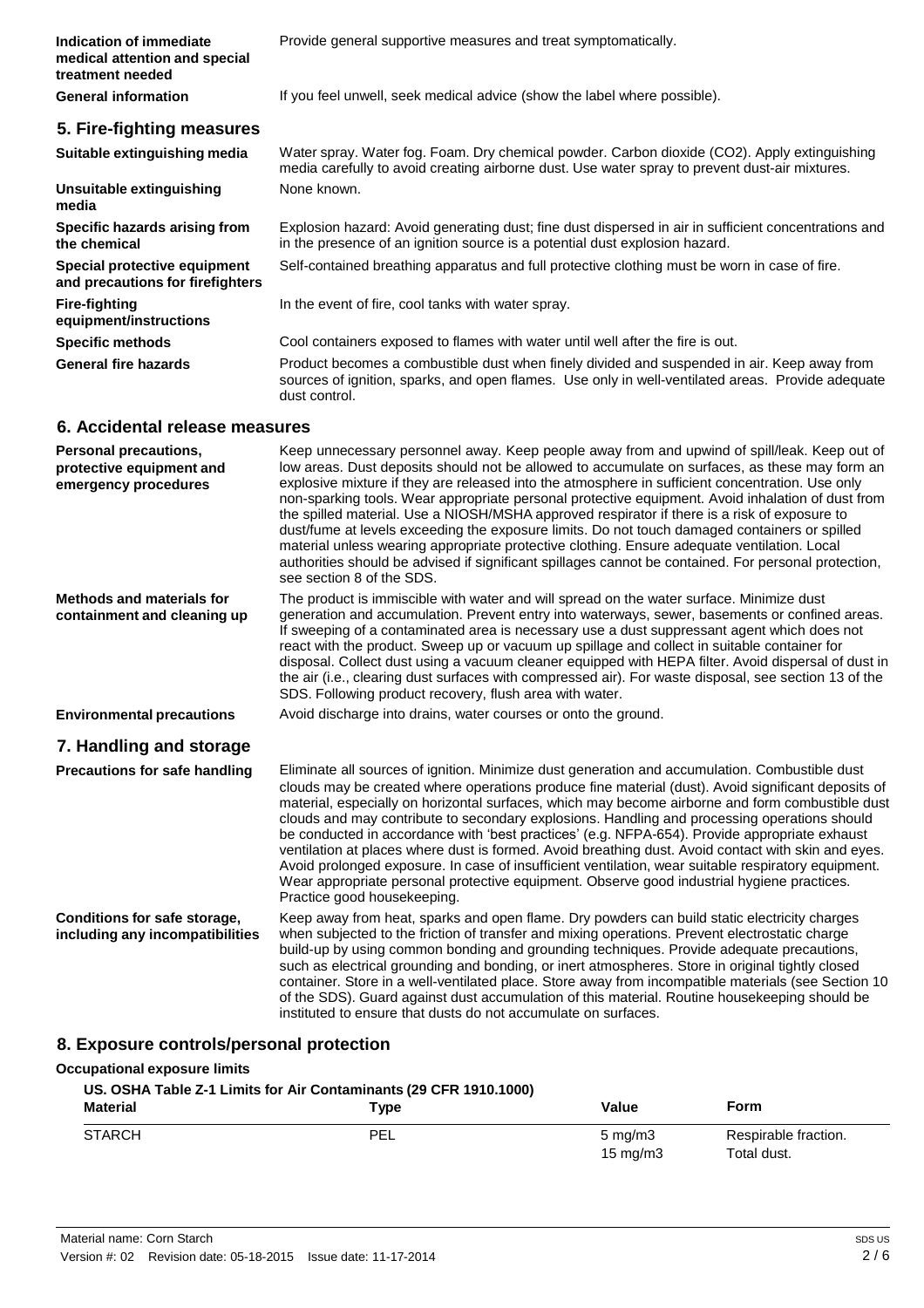| <b>US. ACGIH Threshold Limit Values</b>     |                                                                                                                                                                                                                                                                                                         |                   |             |
|---------------------------------------------|---------------------------------------------------------------------------------------------------------------------------------------------------------------------------------------------------------------------------------------------------------------------------------------------------------|-------------------|-------------|
| <b>Material</b>                             | Type                                                                                                                                                                                                                                                                                                    | Value             |             |
| <b>STARCH</b>                               | TWA                                                                                                                                                                                                                                                                                                     | 10 $mq/m3$        |             |
| US. NIOSH: Pocket Guide to Chemical Hazards |                                                                                                                                                                                                                                                                                                         |                   |             |
| <b>Material</b>                             | Type                                                                                                                                                                                                                                                                                                    | Value             | <b>Form</b> |
| <b>STARCH</b>                               | TWA                                                                                                                                                                                                                                                                                                     | $5 \text{ mg/m}$  | Respirable. |
|                                             |                                                                                                                                                                                                                                                                                                         | $10 \text{ mg/m}$ | Total       |
| <b>Biological limit values</b>              | No biological exposure limits noted for the ingredient(s).                                                                                                                                                                                                                                              |                   |             |
| Appropriate engineering<br>controls         | Good general ventilation (typically 10 air changes per hour) should be used. Ventilation rates<br>should be matched to conditions. If applicable, use process enclosures, local exhaust ventilation,<br>or other engineering controls to maintain airborne levels below recommended exposure limits. If |                   |             |

|                                          | exposure limits have not been established, maintain airborne levels to an acceptable level.<br>Ventilation should be sufficient to effectively remove and prevent buildup of any dusts or fumes<br>that may be generated during handling or thermal processing. If engineering measures are not<br>sufficient to maintain concentrations of dust particulates below the Occupational Exposure Limit<br>(OEL), suitable respiratory protection must be worn. It is recommended that all dust control<br>equipment such as local exhaust ventilation and material transport systems involved in handling of<br>this product contain explosion relief vents or an explosion suppression system or an<br>oxygen-deficient environment. Ensure that dust-handling systems (such as exhaust ducts, dust<br>collectors, vessels, and processing equipment) are designed in a manner to prevent the escape of |
|------------------------------------------|-------------------------------------------------------------------------------------------------------------------------------------------------------------------------------------------------------------------------------------------------------------------------------------------------------------------------------------------------------------------------------------------------------------------------------------------------------------------------------------------------------------------------------------------------------------------------------------------------------------------------------------------------------------------------------------------------------------------------------------------------------------------------------------------------------------------------------------------------------------------------------------------------------|
|                                          | dust into the work area (i.e., there is no leakage from the equipment). Use only appropriately<br>classified electrical equipment and powered industrial trucks.                                                                                                                                                                                                                                                                                                                                                                                                                                                                                                                                                                                                                                                                                                                                      |
|                                          | Individual protection measures, such as personal protective equipment                                                                                                                                                                                                                                                                                                                                                                                                                                                                                                                                                                                                                                                                                                                                                                                                                                 |
| <b>Eye/face protection</b>               | Use tight fitting goggles if dust is generated.                                                                                                                                                                                                                                                                                                                                                                                                                                                                                                                                                                                                                                                                                                                                                                                                                                                       |
| <b>Hand protection</b>                   | Wear protective gloves.                                                                                                                                                                                                                                                                                                                                                                                                                                                                                                                                                                                                                                                                                                                                                                                                                                                                               |
| <b>Skin protection</b>                   |                                                                                                                                                                                                                                                                                                                                                                                                                                                                                                                                                                                                                                                                                                                                                                                                                                                                                                       |
| <b>Other</b>                             | Wear appropriate chemical resistant clothing.                                                                                                                                                                                                                                                                                                                                                                                                                                                                                                                                                                                                                                                                                                                                                                                                                                                         |
| <b>Respiratory protection</b>            | Use a NIOSH/MSHA approved respirator if there is a risk of exposure to dust/fume at levels<br>exceeding the exposure limits.                                                                                                                                                                                                                                                                                                                                                                                                                                                                                                                                                                                                                                                                                                                                                                          |
| <b>Thermal hazards</b>                   | Wear appropriate thermal protective clothing, when necessary.                                                                                                                                                                                                                                                                                                                                                                                                                                                                                                                                                                                                                                                                                                                                                                                                                                         |
| <b>General hygiene</b><br>considerations | Always observe good personal hygiene measures, such as washing after handling the material<br>and before eating, drinking, and/or smoking. Routinely wash work clothing and protective                                                                                                                                                                                                                                                                                                                                                                                                                                                                                                                                                                                                                                                                                                                |

equipment to remove contaminants.

# **9. Physical and chemical properties**

| Appearance                                   | Powder.                    |
|----------------------------------------------|----------------------------|
|                                              | Solid.                     |
| <b>Physical state</b>                        |                            |
| Form                                         | Powder, Granular,          |
| Color                                        | White                      |
| Odor                                         | <b>Typical Starch Odor</b> |
| Odor threshold                               | Not available.             |
| рH                                           | $-5-7$                     |
| <b>Melting point/freezing point</b>          | Not available.             |
| Initial boiling point and boiling<br>range   | Not available.             |
| <b>Flash point</b>                           | Not available.             |
| <b>Evaporation rate</b>                      | Not available.             |
| Flammability (solid, gas)                    | Not available.             |
| Upper/lower flammability or explosive limits |                            |
| <b>Flammability limit - lower</b><br>(%)     | Not available.             |
| <b>Flammability limit - upper</b><br>(%)     | Not available.             |
| Explosive limit - lower (%)                  | Not available.             |
| Explosive limit - upper (%)                  | Not available.             |
| Vapor pressure                               | Not available.             |
| Vapor density                                | Not available.             |
| <b>Relative density</b>                      | Not available.             |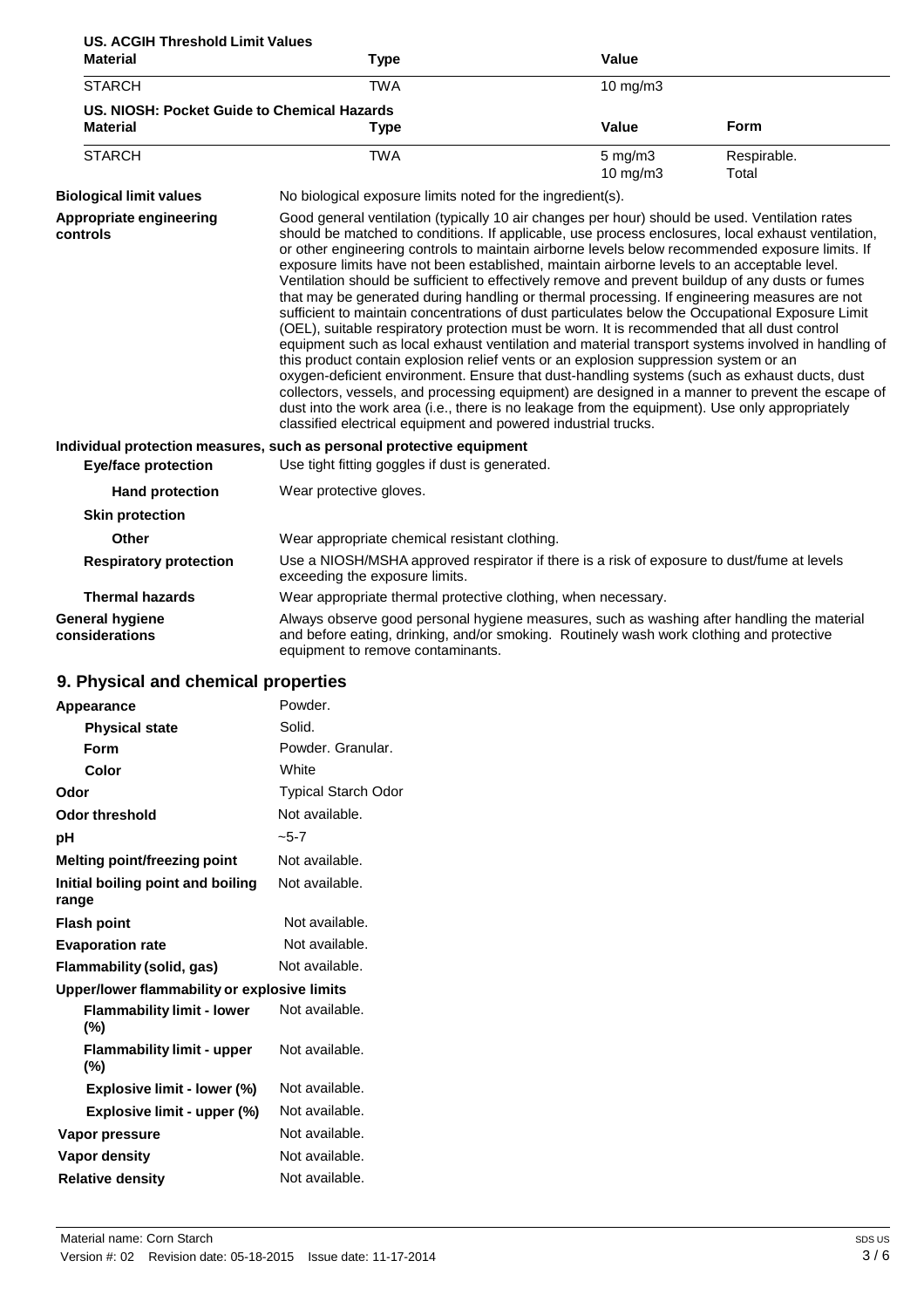| Insoluble                                                |
|----------------------------------------------------------|
| Not available.                                           |
| Not available.                                           |
| Not available.                                           |
| Not available.                                           |
|                                                          |
| 8.4 bar (dust explosion properties for B200 corn starch) |
| $745$ bar/s                                              |
| $202$ bar.m/s                                            |
| 2 Strong explosion.                                      |
| $140 - 160$ g/m <sup>3</sup>                             |
| $300 - 500$ mJ                                           |
| 788 - 806 °F (420 - 430 °C)                              |
| $~11\%$                                                  |
| ~1.50                                                    |
|                                                          |

# **10. Stability and reactivity**

| <b>Reactivity</b>                            | The product is stable and non-reactive under normal conditions of use, storage and transport.                                                                                                                            |
|----------------------------------------------|--------------------------------------------------------------------------------------------------------------------------------------------------------------------------------------------------------------------------|
| <b>Chemical stability</b>                    | Material is stable under normal conditions.                                                                                                                                                                              |
| <b>Possibility of hazardous</b><br>reactions | No dangerous reaction known under conditions of normal use.                                                                                                                                                              |
| <b>Conditions to avoid</b>                   | Keep away from heat, sparks and open flame. Contact with incompatible materials. Avoid<br>dispersal of dust in the air (i.e., clearing dust surfaces with compressed air). Minimize dust<br>generation and accumulation. |
| Incompatible materials                       | Strong oxidizing agents.                                                                                                                                                                                                 |
| <b>Hazardous decomposition</b><br>products   | Carbon oxides.                                                                                                                                                                                                           |

# **11. Toxicological information**

## **Information on likely routes of exposure**

| Ingestion                                                                          | Expected to be a low ingestion hazard.                                                                              |
|------------------------------------------------------------------------------------|---------------------------------------------------------------------------------------------------------------------|
| <b>Inhalation</b>                                                                  | Prolonged inhalation may be harmful. Inhalation of dusts may cause respiratory irritation.                          |
| <b>Skin contact</b>                                                                | No adverse effects due to skin contact are expected.                                                                |
| Eye contact                                                                        | Dust in the eyes will cause irritation.                                                                             |
| Symptoms related to the<br>physical, chemical and<br>toxicological characteristics | Direct contact with eyes may cause temporary irritation.                                                            |
| Information on toxicological effects                                               |                                                                                                                     |
| <b>Acute toxicity</b>                                                              | Not available.                                                                                                      |
| <b>Skin corrosion/irritation</b>                                                   | Prolonged skin contact may cause temporary irritation.                                                              |
| Serious eye damage/eye<br>irritation                                               | Dust in the eyes will cause irritation.                                                                             |
| Respiratory or skin sensitization                                                  |                                                                                                                     |
| <b>Respiratory sensitization</b>                                                   | Not available.                                                                                                      |
| <b>Skin sensitization</b>                                                          | This product is not expected to cause skin sensitization.                                                           |
| Germ cell mutagenicity                                                             | No data available to indicate product or any components present at greater than 0.1% are<br>mutagenic or genotoxic. |
| Carcinogenicity                                                                    | This product is not considered to be a carcinogen by IARC, ACGIH, NTP, or OSHA.                                     |
| <b>Reproductive toxicity</b>                                                       | This product is not expected to cause reproductive or developmental effects.                                        |
| Specific target organ toxicity -<br>single exposure                                | Not classified.                                                                                                     |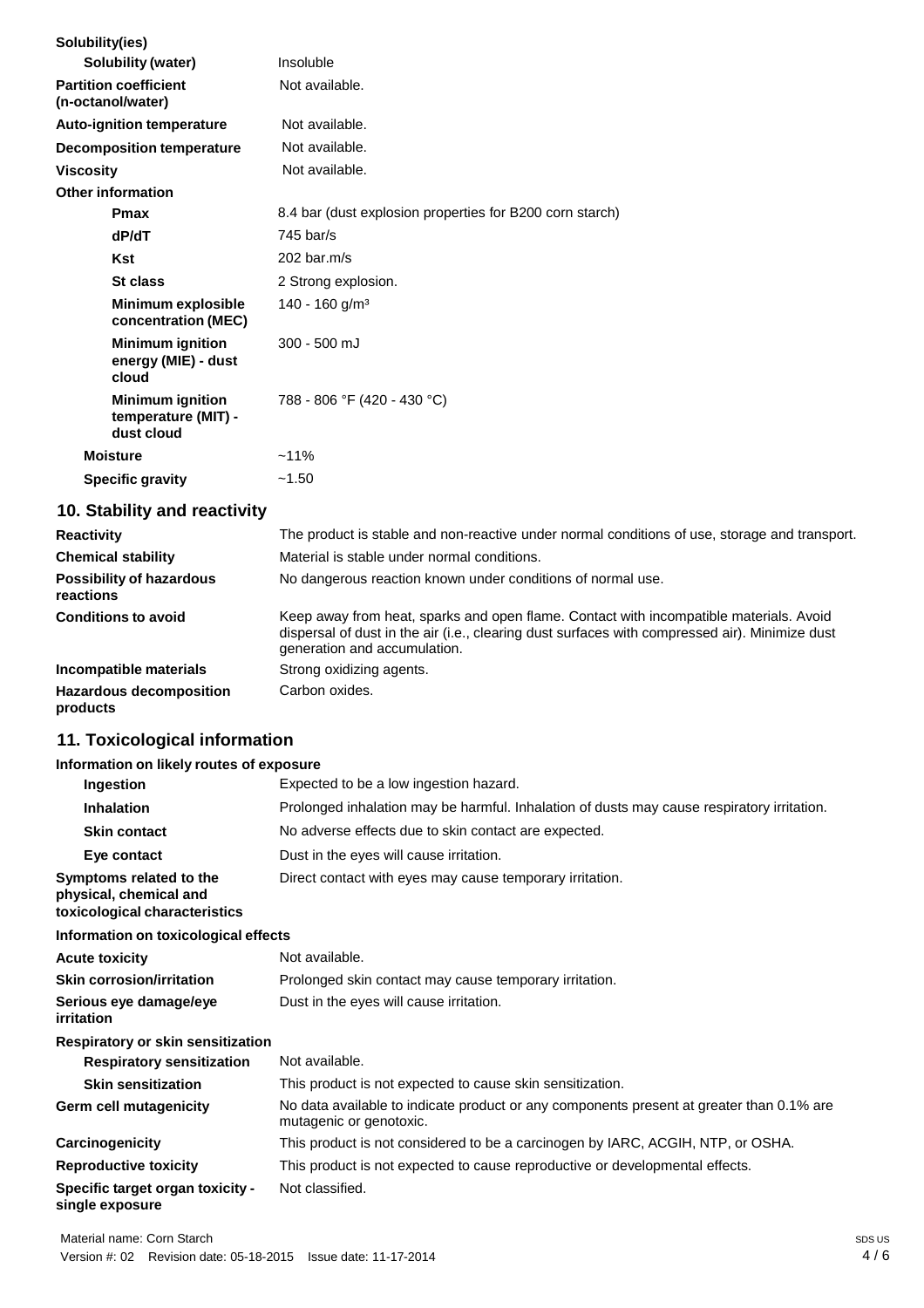| Specific target organ toxicity -<br>repeated exposure | Not classified.                                                                                                                                                                                       |
|-------------------------------------------------------|-------------------------------------------------------------------------------------------------------------------------------------------------------------------------------------------------------|
| <b>Aspiration hazard</b>                              | Not available.                                                                                                                                                                                        |
| <b>Chronic effects</b>                                | Prolonged inhalation may be harmful.                                                                                                                                                                  |
| 12. Ecological information                            |                                                                                                                                                                                                       |
| <b>Ecotoxicity</b>                                    | The product is not classified as environmentally hazardous. However, this does not exclude the<br>possibility that large or frequent spills can have a harmful or damaging effect on the environment. |
| Persistence and degradability                         | No data is available on the degradability of this product.                                                                                                                                            |
| <b>Bioaccumulative potential</b>                      | No data available.                                                                                                                                                                                    |
| <b>Mobility in soil</b>                               | No data available.                                                                                                                                                                                    |
| Other adverse effects                                 | No other adverse environmental effects (e.g. ozone depletion, photochemical ozone creation<br>potential, endocrine disruption, global warming potential) are expected from this component.            |

# **13. Disposal considerations**

| <b>Disposal instructions</b>             | Collect and reclaim or dispose in sealed containers at licensed waste disposal site. This material<br>and its container must be disposed of as hazardous waste. Do not allow this material to drain into<br>sewers/water supplies. Do not contaminate ponds, waterways or ditches with chemical or used<br>container. Dispose of contents/container in accordance with local/regional/national/international<br>regulations. |  |
|------------------------------------------|------------------------------------------------------------------------------------------------------------------------------------------------------------------------------------------------------------------------------------------------------------------------------------------------------------------------------------------------------------------------------------------------------------------------------|--|
| Local disposal regulations               | Dispose in accordance with all applicable regulations.                                                                                                                                                                                                                                                                                                                                                                       |  |
| Hazardous waste code                     | The waste code should be assigned in discussion between the user, the producer and the waste<br>disposal company.                                                                                                                                                                                                                                                                                                            |  |
| Waste from residues / unused<br>products | Dispose of in accordance with local regulations. Empty containers or liners may retain some<br>product residues. This material and its container must be disposed of in a safe manner (see:<br>Disposal instructions).                                                                                                                                                                                                       |  |
| <b>Contaminated packaging</b>            | Empty containers should be taken to an approved waste handling site for recycling or disposal.<br>Since emptied containers may retain product residue, follow label warnings even after container is<br>emptied.                                                                                                                                                                                                             |  |

# **14. Transport information**

#### **DOT**

Not regulated as dangerous goods.

## **IATA**

Not regulated as dangerous goods.

# **IMDG**

Not regulated as dangerous goods.

#### **Transport in bulk according to** Not applicable. **Annex II of MARPOL 73/78 and the IBC Code**

# **15. Regulatory information**

**US federal regulations** This product is a "Hazardous Chemical" as defined by the OSHA Hazard Communication Standard, 29 CFR 1910.1200.

#### **CERCLA Hazardous Substance List (40 CFR 302.4)**

Not listed.

#### **US. OSHA Specifically Regulated Substances (29 CFR 1910.1001-1050)** Not listed.

#### **Superfund Amendments and Reauthorization Act of 1986 (SARA)**

| <b>Hazard categories</b>                   | Immediate Hazard - No<br>Delayed Hazard - No<br>Fire Hazard - Yes<br>Pressure Hazard - No<br>Reactivity Hazard - No |
|--------------------------------------------|---------------------------------------------------------------------------------------------------------------------|
| SARA 302 Extremely<br>hazardous substance  | N٥                                                                                                                  |
| SARA 311/312 Hazardous<br>chemical         | N٥                                                                                                                  |
| SARA 313 (TRI reporting)<br>Not regulated. |                                                                                                                     |
|                                            |                                                                                                                     |